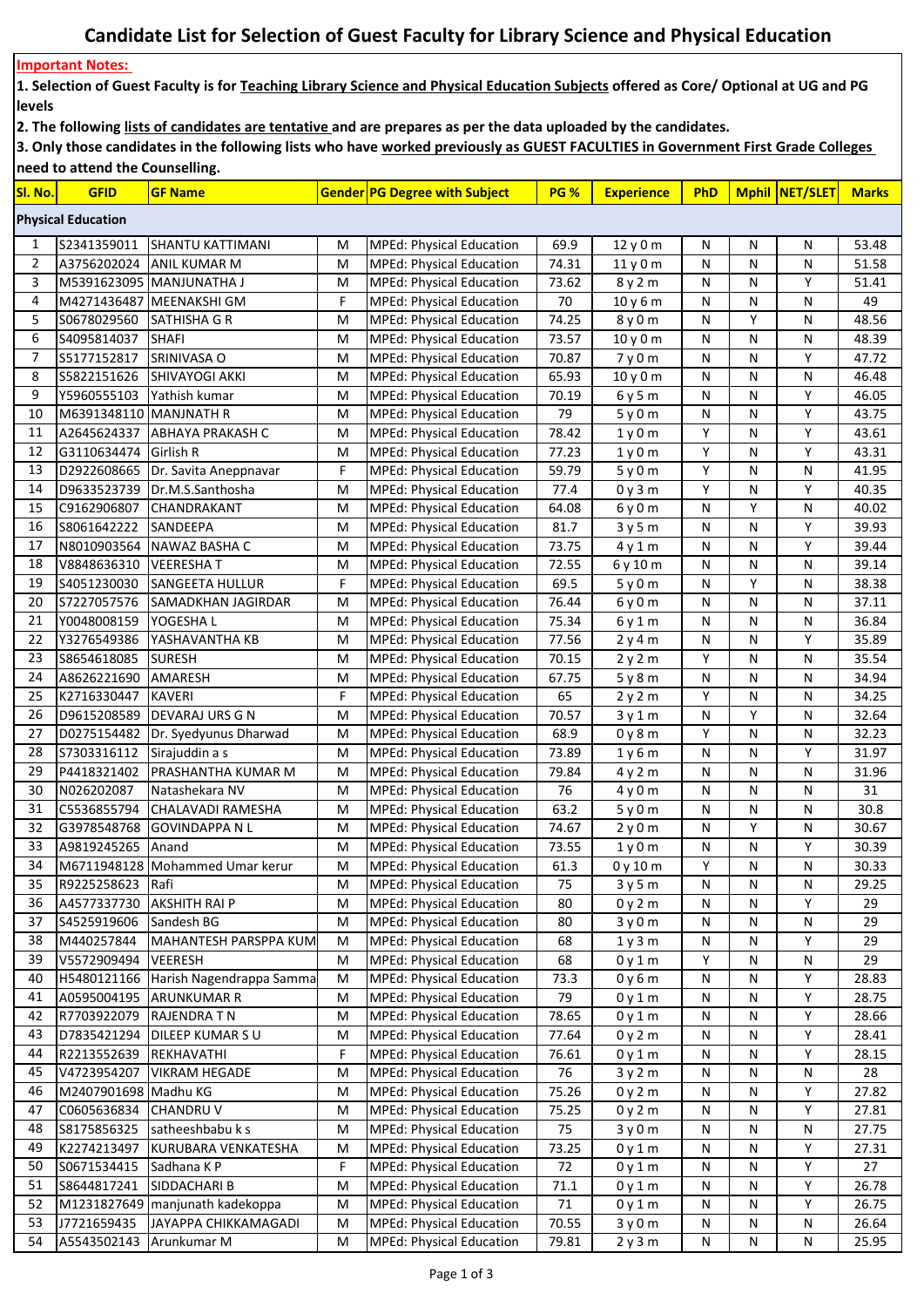| SI. No. | <b>GFID</b>             | <b>GF Name</b>               |   | <b>Gender PG Degree with Subject</b> | <b>PG %</b> | <b>Experience</b>             | PhD |           | Mphil NET/SLET | <b>Marks</b> |
|---------|-------------------------|------------------------------|---|--------------------------------------|-------------|-------------------------------|-----|-----------|----------------|--------------|
| 55      | P5162852524             | PRIYANKA                     | F | <b>MPEd: Physical Education</b>      | 73.1        | 2y0m                          | N   | N         | N              | 24.28        |
| 56      |                         | G3484357036 GANGADHARA N V   | M | <b>MPEd: Physical Education</b>      | 72.95       | 2y0m                          | N   | N         | N              | 24.24        |
| 57      | N5711648136 NAGARAJA K  |                              | м | <b>MPEd: Physical Education</b>      | 72.52       | 2y0m                          | N   | N         | N              | 24.13        |
| 58      | S1319155244             | <b>SANTHOSH R</b>            | M | <b>MPEd: Physical Education</b>      | 83.53       | 1 <sub>V</sub> 0 <sub>m</sub> | N   | N         | N              | 23.88        |
| 59      | M4161456729 MALLIKARJUN |                              | M | MPEd: Physical Education             | 70.7        | 2y2m                          | N   | N         | N              | 23.68        |
| 60      | S5992223131             | <b>SATTURU GOVINDA</b>       | M | <b>MPEd: Physical Education</b>      | 70.38       | 2y0m                          | N   | N         | N              | 23.6         |
| 61      | P1482038080             | Priyanka Gaded               | F | <b>MPEd: Physical Education</b>      | 70.11       | 1y9m                          | N   | N         | N              | 23.53        |
| 62      | R5378018366 RAVIN       |                              | M | <b>MPEd: Physical Education</b>      | 81.11       | 1y2m                          | N   | N         | N              | 23.28        |
| 63      | R9646157895             | RAJAPPA N                    | M | <b>MPEd: Physical Education</b>      | 81          | 1y2m                          | N   | N         | N              | 23.25        |
| 64      | M3092055281 Maremma     |                              | F | <b>MPEd: Physical Education</b>      | 75          | 1 y 6 m                       | N   | N         | N              | 23.25        |
| 65      | L3618512064             | LOKESH D T                   | M | <b>MPEd: Physical Education</b>      | 79          | 1y2m                          | N   | N         | N              | 22.75        |
| 66      | K8342921206             | Kantharaju v s               | M | <b>MPEd: Physical Education</b>      | 71.25       | 1 y 4 m                       | N   | N         | N              | 22.31        |
| 67      | L5339141776             | Lukmanahemad I Maniyar       | М | <b>MPEd: Physical Education</b>      | 68.7        | 1 y 6 m                       | N   | N         | N              | 21.68        |
| 68      | L4711216237             | LINGANAGOUDA ARALAHAL        | м | <b>MPEd: Physical Education</b>      | 62.22       | 0y2m                          | N   | Υ         | N              | 21.56        |
| 69      | A4953913405             | AMBRESH                      | М | <b>MPEd: Physical Education</b>      | 73.81       | 1 y 1 m                       | N   | N         | N              | 21.45        |
| 70      | P7CATI54712             | PREMA MARUTI GOUDA           | F | MPEd: Physical Education             | 73.3        | 1 y 0 m                       | N   | N         | N              | 21.33        |
| 71      | A7837102599             | Abhishek K r                 | М | MPEd: Physical Education             | 84          | 0y2m                          | N   | N         | N              | 21           |
| 72      |                         | M4943043486 MADHUSHREE M     | F | <b>MPEd: Physical Education</b>      | 82.7        | 0 y 1 m                       | N   | N         | N              | 20.68        |
| 73      | R2981642234             | <b>RAGHAVENDRANAYAKA</b>     | M | <b>MPEd: Physical Education</b>      | 70.6        | 1 y 0 m                       | N   | N         | N              | 20.65        |
| 74      | G3719321272             | <b>GIREESH HAVANUR</b>       | м | <b>MPEd: Physical Education</b>      | 80.81       | 0 y 1 m                       | N   | N         | N              | 20.2         |
| 75      | J9280607208             | <b>JYOTHI J</b>              | F | <b>MPEd: Physical Education</b>      | 79.59       | 0 y 1 m                       | N   | N         | N              | 19.9         |
| 76      | H2468906623             | HULIRAJA G                   | M | <b>MPEd: Physical Education</b>      | 78.68       | 0 y 1 m                       | N   | N         | N              | 19.67        |
| 77      | H2468927700             | <b>HULIRAJA G</b>            | M | <b>MPEd: Physical Education</b>      | 78.68       | 0 y 1 m                       | N   | N         | N              | 19.67        |
| 78      | H2468904398             | <b>HULIRAJA G</b>            | M | <b>MPEd: Physical Education</b>      | 78.68       | 0 y 1 m                       | N   | N         | N              | 19.67        |
| 79      |                         | M3500529754 MADAKKA F ADUR   | F | <b>MPEd: Physical Education</b>      | 77.97       | 0 y 1 m                       | N   | N         | N              | 19.49        |
| 80      | G8095822952 GOPALA V    |                              | м | <b>MPEd: Physical Education</b>      | 77.62       | 0 y 1 m                       | N   | N         | N              | 19.41        |
| 81      | S9254831890             | SIDDESHA B                   | м | <b>MPEd: Physical Education</b>      | 77.1        | 0 y 1 m                       | N   | N         | Ν              | 19.28        |
| 82      | S2090307128             | SHARADA SANNAMANI            | F | <b>MPEd: Physical Education</b>      | 77.12       | 0 y 1 m                       | N   | N         | N              | 19.28        |
| 83      | S8399637679             | SHIVARAJAKUMAR K S           | M | <b>MPEd: Physical Education</b>      | 71.07       | 0 y 6 m                       | N   | ${\sf N}$ | N              | 19.27        |
| 84      | S5169903047             | Shekshavali                  | M | <b>MPEd: Physical Education</b>      | 76          | 0y1m                          | N   | N         | N              | 19           |
| 85      | K6316339599             | <b>KEERTH T</b>              | M | <b>MPEd: Physical Education</b>      | 75.78       | 0y2m                          | N   | N         | N              | 18.95        |
| 86      | S3719922930             | <b>SURESH C</b>              | M | <b>MPEd: Physical Education</b>      | 75          | 0y1m                          | N   | ${\sf N}$ | N              | 18.75        |
| 87      | S5005835181             | SATHEESHA A                  | M | <b>MPEd: Physical Education</b>      | 75          | 0y2m                          | N   | N         | N              | 18.75        |
| 88      | S0598607219             | SANHOSHAKUMARA               | M | <b>MPEd: Physical Education</b>      | 75          | 0y2m                          | N   | N         | N              | 18.75        |
| 89      | M4289359838 Mped        |                              | M | <b>MPEd: Physical Education</b>      | 74          | 0y2m                          | N   | N         | Ν              | 18.5         |
| 90      |                         | P4014946122 PRAVEEN IDDALAGI | M | MPEd: Physical Education             | 73.93       | 0y2m                          | N   | ${\sf N}$ | N              | 18.48        |
| 91      | A1903525951             | Agni H S                     | Μ | MPEd: Physical Education             | 73          | 0y1m                          | N   | N         | Ν              | 18.25        |
| 92      | R7106520428             | Raghavendra n                | M | MPEd: Physical Education             | 73          | 0y3m                          | N   | N         | N              | 18.25        |
| 93      | S3720717580             | Sunil k s                    | M | MPEd: Physical Education             | 66.7        | 0y6m                          | N   | N         | Ν              | 18.18        |
| 94      | G3114943918             | <b>GOPAL NAYAK</b>           | М | MPEd: Physical Education             | 72.18       | 0y1m                          | N   | N         | Ν              | 18.05        |
| 95      | S4702830306             | SHASHIKUMAR                  | М | <b>MPEd: Physical Education</b>      | 71.8        | 0y1m                          | N   | N         | Ν              | 17.95        |
| 96      | G1180802954             | GAVISIDDAPPA USAGALI         | М | MPEd: Physical Education             | 71.66       | 0y2m                          | N   | N         | N              | 17.92        |
| 97      | P6924931663             | <b>PRASANNAKUMARA B C</b>    | M | MPEd: Physical Education             | 71.12       | 0y1m                          | N   | N         | N              | 17.78        |
| 98      | V1135726168             | VINAYAKA K DYAVANNAVAR       | М | MPEd: Physical Education             | 70.16       | 0y1m                          | N   | N         | N              | 17.54        |
| 99      | S0452931858             | SHIVASHANKAR                 | M | MPEd: Physical Education             | 70          | 0y1m                          | N   | N         | Ν              | 17.5         |
| 100     | S1025023092             | <b>SHIVA KUMARA</b>          | M | MPEd: Physical Education             | 69.93       | 0y3m                          | N   | N         | Ν              | 17.48        |
| 101     |                         | M6666245366 MANJUNATHA.K     | M | MPEd: Physical Education             | 69.4        | 0y1m                          | N   | N         | Ν              | 17.35        |
| 102     | A7996325806 ANDAPPA     |                              | M | MPEd: Physical Education             | 69.19       | 0y1m                          | N   | N         | N              | 17.3         |
| 103     | N0017456543 Nigappa     |                              | M | MPEd: Physical Education             | 68.6        | 0y1m                          | N   | N         | N              | 17.15        |
| 104     | S1649812937             | <b>SREEDHARA CHIKLERA</b>    | M | MPEd: Physical Education             | 67          | 0y1m                          | N   | N         | N              | 16.75        |
| 105     | Y0747411658             | YALLAPPA GUDDAKAR            | M | <b>MPEd: Physical Education</b>      | 60.16       | 0y2m                          | N   | N         | Ν              | 15.04        |
| 106     | D6951504749 DEVENDRA    |                              | М | <b>MPEd: Physical Education</b>      | 7.35        | 0y1m                          | N   | N         | N              | 1.84         |